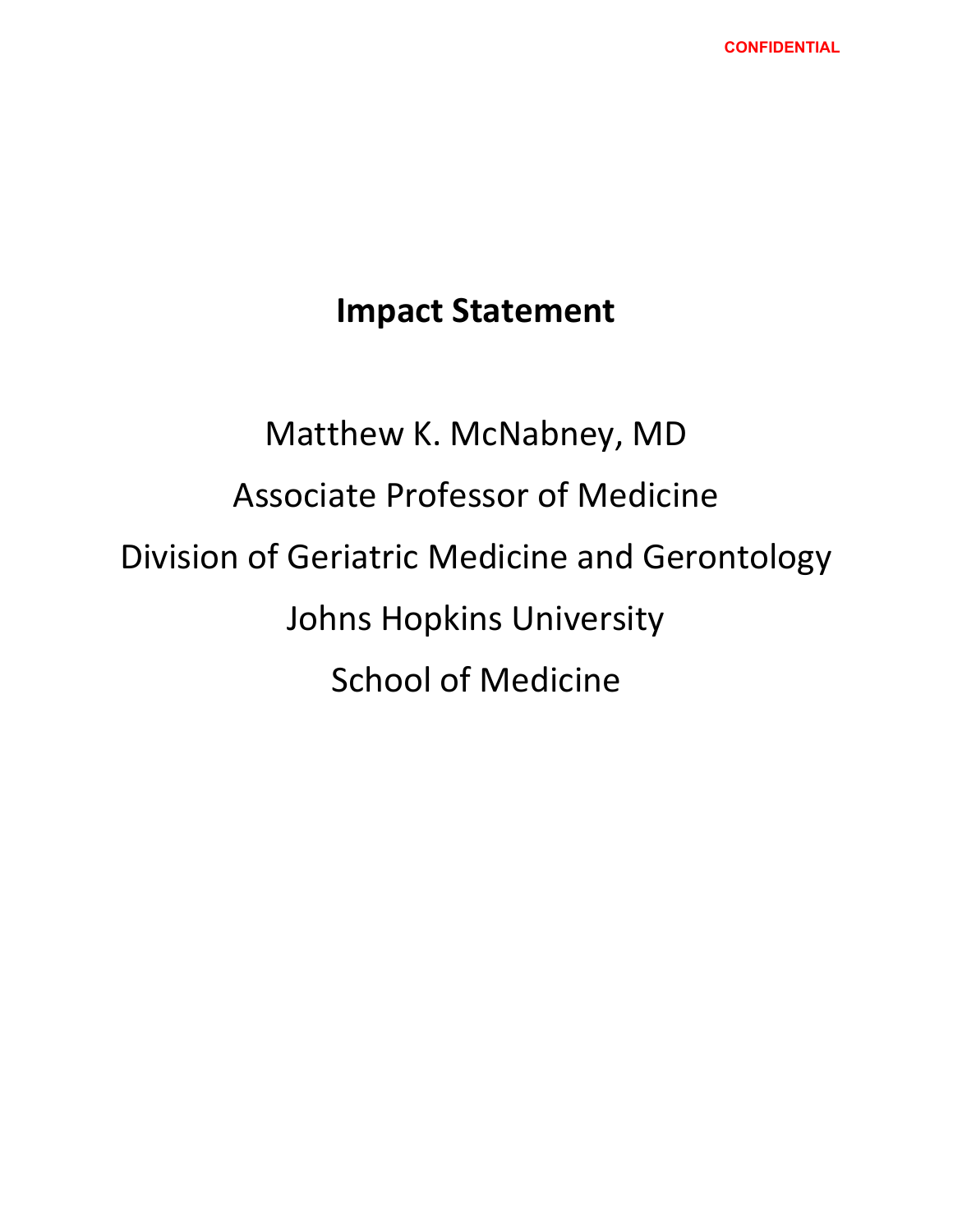Since joining Hopkins faculty in 1998, Dr McNabney has focused his career on the care of older adults with the most complex and frail health status. Dr. McNabney's principal contributions to clinical care have been as physician and medical director for the Program of All-Inclusive Care for the Elderly (PACE). This document summarizes his impact in clinical care for the most vulnerable older adults as well as his educational and scholarly contributions that have been recognized at the institutional, national and international level.

# **Clinical Excellence and Performance at Johns Hopkins**

Dr. McNabney's clinical skills as a primary provider of care for a very vulnerable population of older adults is well recognized and respected. For the past 18 years, he has been the sole physician at Hopkins ElderPlus, the only PACE program in Maryland. He works with nurse practitioners and other members of the inter-disciplinary team in pursuit of important patient-centered goals – quality of life and autonomy. Specifically, **Dr. McNabney is fully committed to enabling older adults with complex care needs to remain living in the community as long as possible.** He has been successful at achieving that goal for the vast majority of patients he has served, despite managing a panel of patients with very high rates of multimorbidity and co-existing dementia. His skills at managing these clinical situations through the end of life are exceptional.

In 2002, Dr McNabney was named Medical Director of Hopkins ElderPlus (HEP). **This PACE program is a capitated health plan with full risk.** Dr. McNabney oversees all medical services and is accountable for quality of care and patient care outcomes, including health care expenditures. Dr. McNabney has represented Hopkins as the medical voice of HEP throughout the Hopkins health system as well as regulators and official visitors from the Centers for Medicare and Medicaid Services (CMS), Maryland Department of Health and Mental Hygiene (DHMH) and numerous representatives from foreign health systems.

Regarding specific and measurable outcomes, Dr. McNabney has successfully led the Baltimore PACE program to achieve **lower than average hospitalization and nursing home rates when compared to the other 150 PACE sites in the US.** In 2016 (the last year that this national comparative data was available), Hopkins ElderPlus hospital days (per 1000 participants) was almost 30% lower than the national PACE average (2561 vs. 3601). In the same year, the nursing home utilization rate was 5% for all other PACE programs, while the HEP rate was 3.5%. Regarding medication use, Dr. McNabney has been successful at controlling polypharmacy in this frail older population with the average number of total meds for his patients being 7.4 prescriptions per month compared to 9.0 (the national average). The national I-SAT satisfaction survey of PACE enrollees (compiled by Vital Research) reported member satisfaction with the HEP medical provider as 93% compared to 88.6% for PACE physicians nationally in 2019.

**Dr McNabney was the Principle Investigator of the Mosaic Initiative in Geriatric Medicine and Gerontology, which began in 2011 to promote diversity and inclusion within the division for the benefit of faculty, fellows and staff.** Originally funded by a competitive grant the JHU Provost Office, Dr. McNabney has continued as the chair since its inception. The efforts of this initiative have had a profound impact on the Division, including staff education and recruitment of trainees from medical schools that primarily educate under-represented minorities, including Howard University. There is an annual Mosaic Lecture, with influential speakers from many institutions in the US and abroad. Dr. McNabney has also established a strong relationship with the LGBTQ community and the Gertrude Stein Society at the JHU Schools of Nursing, Public Health and Medicine. This has included participation on a panel presentation on transgender health; he has also completed "Safe Zone" training (2019) to ensure that he is most prepared to be supportive of trainees and colleagues.

Dr. McNabney has been a regular presenter in the Hopkins "Call to Care" initiative that reaches out to Baltimore communities, as well as Centro Sol in the Latino community near Bayview. From 2004-2007, he worked as a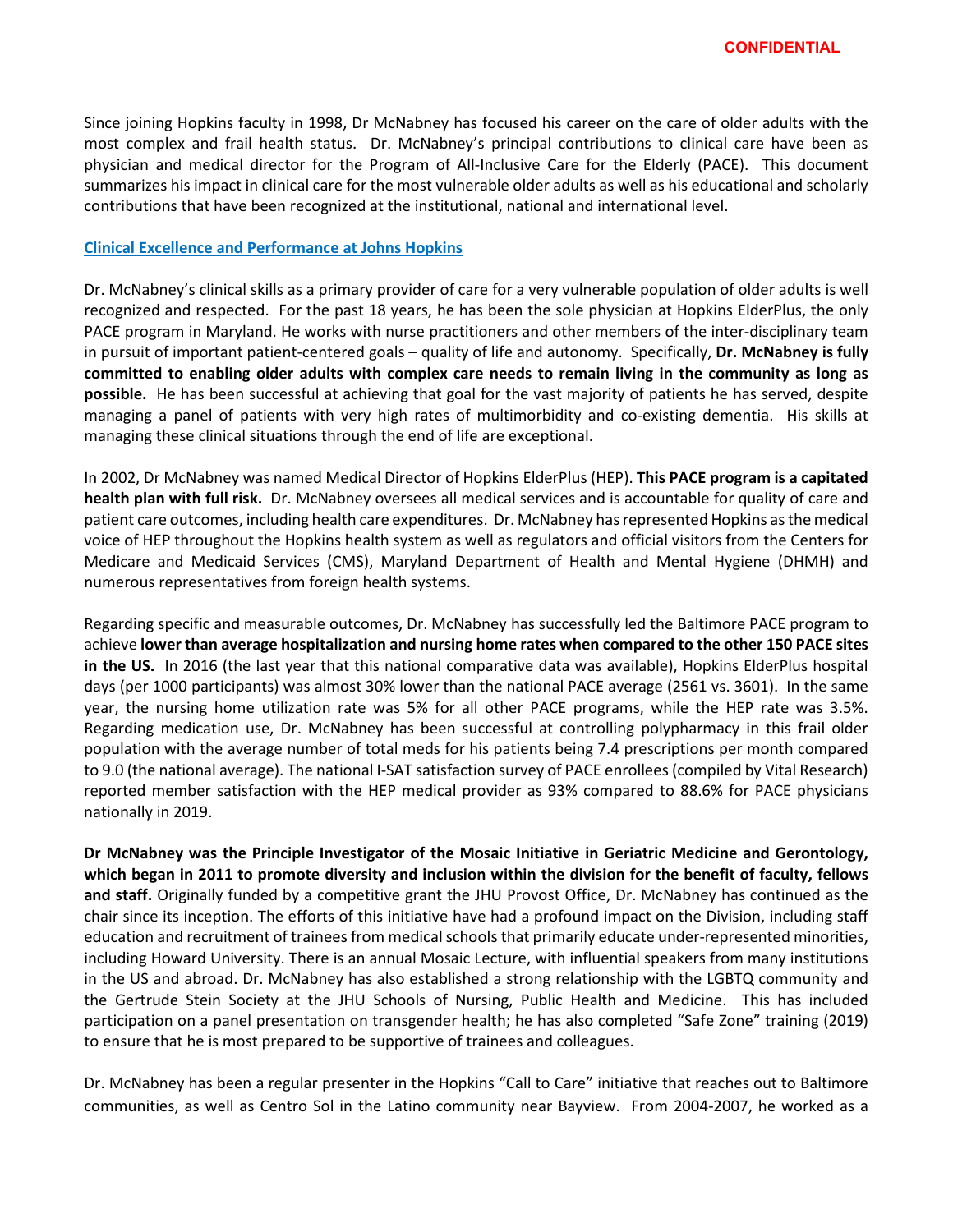physician volunteer at the Caroline Street Clinic, which served the uninsured in East Baltimore. He also serves on the advisory board for the Oblate Sisters of Providence, a convent in Baltimore County, providing several educational sessions for that community of aging nuns and is on the Board of Directors for Linden Park Senior Apartments cooperative.

**In 2020, the Director of the Hopkins Go Teams recruited Dr. McNabney to serve as geriatrician expert on evaluation missions to skilled nursing facilities disproportionately affected by COVID 19**. In this capacity, he performed assessments on hundreds of vulnerable patients. National Public Radio (NPR) interviewed Dr. McNabney about his role and this Hopkins effort.

#### **Teaching and Mentorship**

Throughout his tenure on faculty at Hopkins, Dr. McNabney has recognized that his skills and clinical venue offer special opportunity to educate learners of all levels of training and across disciplines. Management of chronic disease, counseling older adults on end of life care and working within an interdisciplinary team have been the mainstays of his educational mission. It is from this base that he has been recognized as an outstanding clinician educator within Johns Hopkins, including **twice being named Teacher of the Year by the geriatric medicine fellows.**

In 2006, the Division of Geriatric Medicine and Gerontology recognized Dr. McNabney's teaching skills and educational leadership when he was named the **Fellowship Program Director for Johns Hopkins**. He has held that position since 2006 and has developed into a national leader among U.S. fellowship directors. **Since he has been program director, there have been 60 fellowship graduates, including sixteen (16) who have joined JHU faculty and many more have entered academic medicine at other institutions in the U.S. (n=21).** There are four trainees matched in the Hopkins geriatric medicine fellowship each year. He has been an active member of the Association of Directors of Geriatric Academic Programs (ADGAP) since becoming fellowship director in 2006 and been a member of the national meeting planning committee since 2016.

Dr. McNabney has been extremely proactive in growing the capacity of the geriatrics fellowship at Johns Hopkins. **He has led several efforts to address challenges to funding fellowship positions, including a creative collaboration with the Baltimore VA Medical Center/University of Maryland.** He has established an arrangement such that the VA funds JHU for one additional fellowship position per year. In return, the JHU geriatrics fellows spend 2-3 months rotating at the VA with a total of 12 months served by JHU fellows, collectively. This has allowed Johns Hopkins to train one additional fellow per year since 2016 and for our fellows to gain valuable experience within the VA health system (a key provider of geriatric care in the US and a large volume employer of academic geriatricians).

**Dr. McNabney has also collaborated with the leadership at Moorings Park Retirement Communities in Naples, FL to establish an entirely new "Clinical Leadership" fellowship track, fully funded by Moorings Park**. This involves 12 months of clinical training at JHU in Baltimore followed by 6-12 months of leadership training with medical directors and business managers at Moorings Park. This is a model of training for the rest of the U.S., where there is a significant shortage of geriatricians with this type of leadership preparation.

Dr. McNabney has been a mentor throughout his career to several trainees and colleagues of various disciplines. All geriatric medicine fellows work with him as a mentor in general skills development and career transition. He meets with all fellows several times a year, providing direct mentorship and guidance about careers in geriatric medicine. His CV outlines the diversity of career placement of graduates. He has also served as primary mentor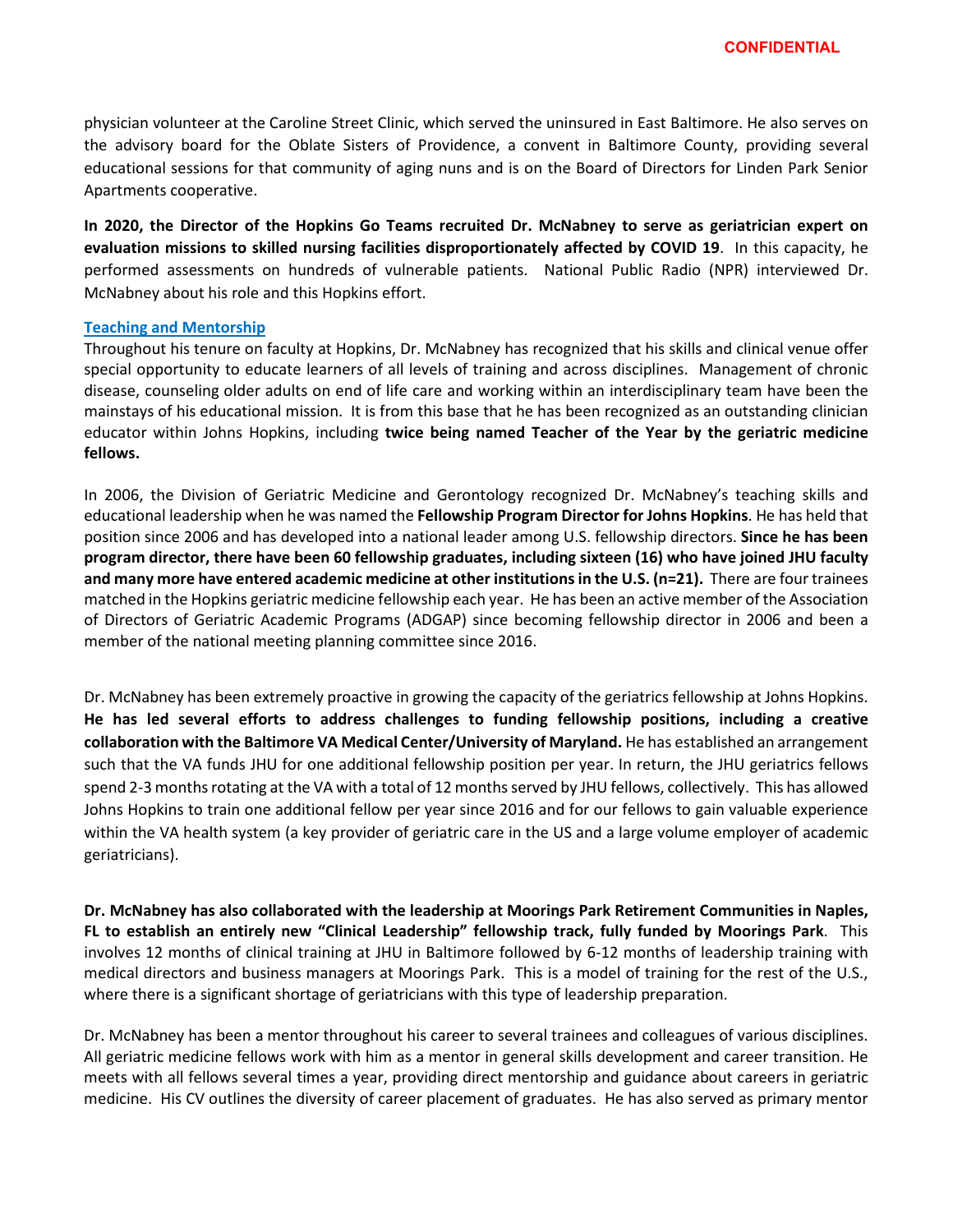for several fellows in the past 10 years; at least two of whom have taken positions within the Program of All-Inclusive Care for the Elderly (PACE) and NHs.

**Dr. McNabney has also served as the primary mentor for all geriatric nurse practitioners at HEP**. Since he began, he has assisted each of these NPs in skill development, and has mentored them in the application and presentation of their work at national conferences (2002, 2008, 2010, 2012, 2014, and 2015). He has also successfully mentored the NPs at HEP to be semi-independent preceptors for Osler residents, Urban Health residents and Bayview residents which has greatly expanded the teaching bandwidth of geriatrics. To disseminate these teaching methods, he worked with his two NP colleagues to publish their experience as successful educational efforts with medicine residents.

Since 2005, Dr. McNabney has consistently served as primary mentor to summer scholars (1st year medical students); total n=11. This initiative, funded by National Institutes on Aging, allows several students to work with faculty at Johns Hopkins. All of the students mentored by Dr. McNabney have presented at the annual meeting of the American Geriatrics Society (AGS) and several have publications.

# **Scholarship**

**Dr. McNabney has authored of over 40 peer-reviewed articles, 13 book chapters and has served as editor of Primary Care Geriatrics, 7th Edition.** His manuscripts have appeared in the full-range of leading geriatric journals and have addressed important topics involving the patient population that he serves. This includes studies involving nursing home and assisted living residents, older adults with dementia and multimorbidity, and end of life care.

He has several papers where he served as collaborator and mentor (senior author) to trainees and junior faculty in a range of clinical topics and venues. Under his mentorship, several trainees have been able to publish research papers and letters to the editor that have given them valuable exposure to research and the opportunity to disseminate knowledge.

Dr. McNabney has published several manuscripts on educational initiatives, including a health services orientation series, incorporation of PACE into geriatric medicine fellowship curricula, an in-depth interview with family members on end of life care and a description of the role of nurse practitioners as primary educators in geriatric medical education.

Finally, **Dr. McNabney is editor of the first edition of the only book describing the PACE model, Communitybased, Integrated Care for Older Adults.** The publishing agreement has been finalized, authors have been assigned to all chapters and the book is scheduled to be completed in 2021.

# **National Recognition**

Dr. McNabney's leadership skills as a PACE medical director were quickly identified by members of the National PACE Association (NPA) where he has held many national leadership roles. NPA is the national provider organization representing over 150 PACE programs in the U.S. Notably, **Dr. McNabney served on the NPA Board of Directors from 2011 to 2016.** He has also served as Chair of the NPA Research Committee, which has helped to evaluate and disseminate best practices within the PACE model.

Dr. McNabney has **regularly presented at the national meeting of the National PACE Association** ('02, '04-'05, '07-'15, '17, '19). His specialized skill set is well represented in these presentations, ranging from collaboration